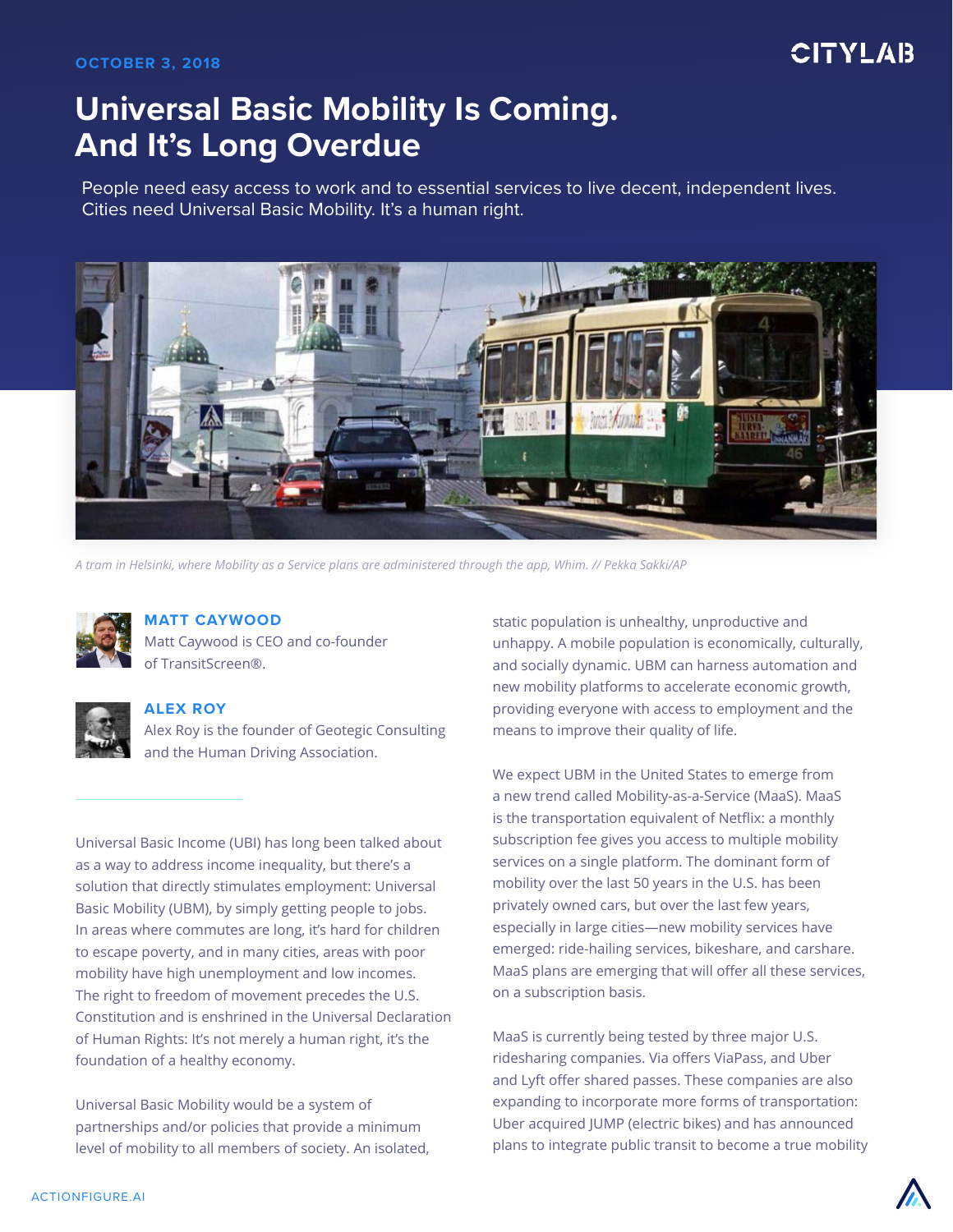platform, and Lyft acquired Motivate (bikeshare) and is beginning to add public transit in certain cities.

For a basic user, MaaS plan pricing resembles smartphone plan pricing. The most fully realized MaaS plan is Whim in Helsinki, Finland, that charges approximately \$50 per month for limited service including public transit, bikeshare, and limited ridesharing; and \$500 per month for full ridesharing service that replaces personal car ownership. MaaS could significantly drive down the amount people—especially urban residents—pay to travel over the course of a year, because while personal cars sit idle 95 percent of the time, shared cars and bikes get much higher utilization creating efficiencies and cost savings.

A hypothetical UBM policy today could provide a credit allowing everyone to access a combination of MaaS choices over a period of time—a plan might include 10 public transit rides, 10 bikeshare or e-scooter trips, and one shared taxi trip under five miles; another policy might allow everyone to choose a certain dollar value of whatever combination of choices suits their needs.



*A combination of mobility choices will be available in UBM*

As the cost drops, access to transport mobility will seem like a right, like internet and phone connectivity. While it may sound farfetched, think of the early days of mobile phones and broadband: For a number of years universal service was limited to landlines, while mobile and internet were considered specialty services; only some people had them and few thought access to the technology a right. But as prices dropped, the Telecommunications Act of 1996 laid the groundwork for expanding universal access from landline phones to broadband Internet and mobile phones. Now at least \$10 per month of "lifeline" phone

and data subsidies are available to low-income people nationwide — some states offer even more.

The logic is powerful: Just like connectivity, mobility provides essential access to job opportunities, family, and serves basic needs like food, shelter, and medical care. Just as you can't get a job if you don't have a phone for an interview, you can't get to an in-person interview without mobility—or to and from work once you're hired.

A right to mobility doesn't mean free mobility for everyone, but there are strong incentives to make at least some services free, like public transit. Estonia has implemented free public transit nationally, and Paris is studying it. In cities with free public transit, a common theme is that the collective benefits of encouraging its use by everyone enabling cities to reduce traffic, pollution, and parking in central areas—outweigh the relatively low cost of providing it to everyone.

For bikeshare and e-scooters, the collective benefits are the same and operating costs are potentially even lower. Because of the potential environmental benefits, it would be wise for governments to extend UBM benefits to everyone rather than solely to low-income citizens.

How far should UBM plans allow you to travel? Ultimately, this is going to be a region-specific question that also relates to the cost of different mobility services. The mobility experience is local, and policy must be responsive at that level. It needs to provide access to jobs, as well as essential goods and services like healthy food, medical care, and banking.

UBM also provides a "safety net" against disastrous loss of mobility, and the employment consequences. A major problem with areas that depend on personal car mobility is that it's all-or-nothing. When someone loses their car or driver's license, the consequences are profound including job loss and poverty.

### **How might UBM be implemented?**

We see at least three ways: municipal partnerships with mobility companies, municipal policy, and federal policy.

There are a few current municipal programs headed in the direction of providing UBM. The small city of Monrovia in Los Angeles County created its own MaaS plan called